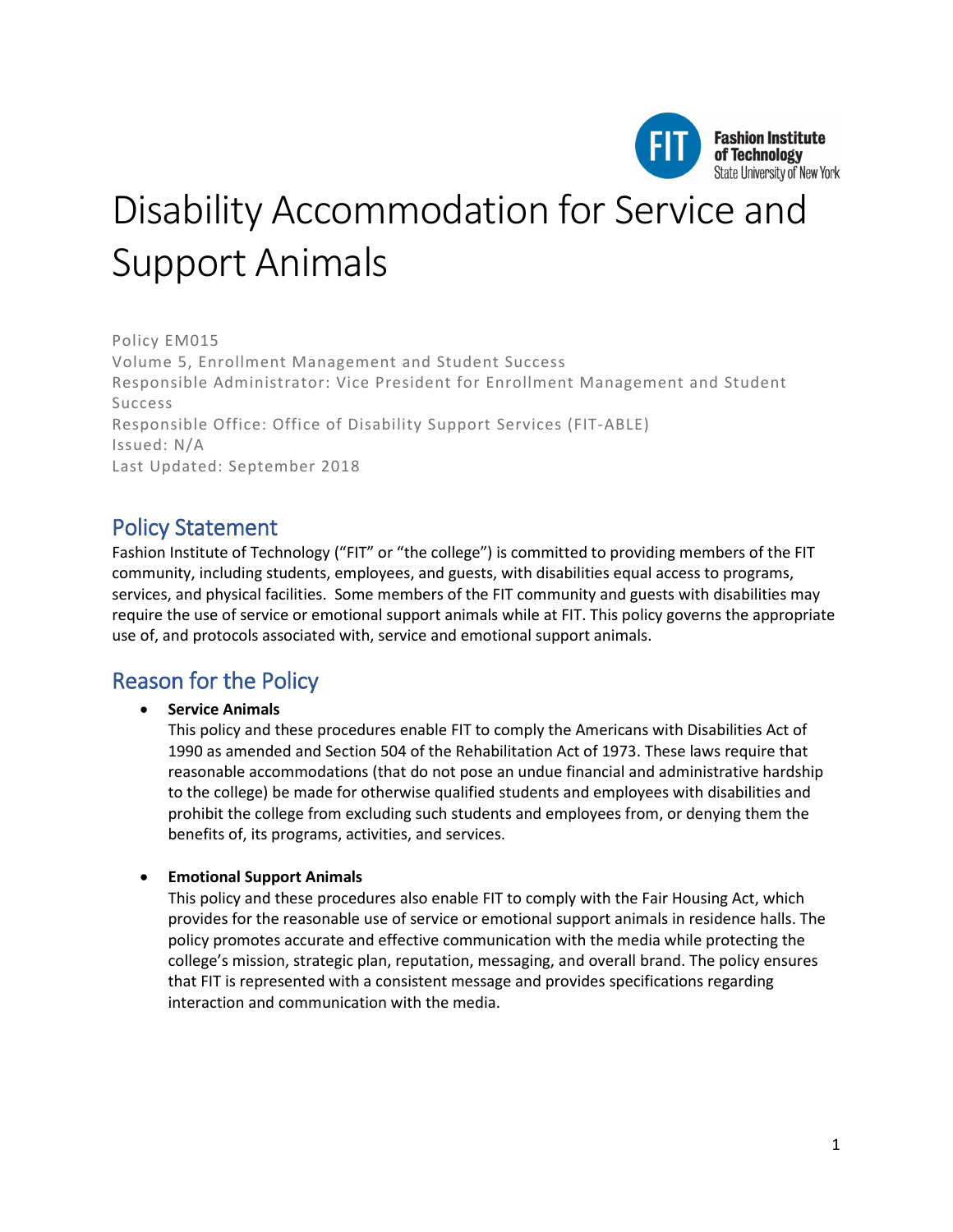# Who is Responsible for this Policy

- Office of Disability Support Services, FIT-ABLE
- Office of Residential Life
- Department of Public Safety
- Office of Event Management and Facilities Rental
- Office of Human Resources and Labor Relations

# Who is Affected by this Policy

- Employees
- Students
- Visitors to FIT

# Definitions

The following terms are applied by FIT in accordance with the definitions supplied by federal law and regulations. This policy also specifically incorporates the definitions of terms from FIT's Disability Accommodations and Support Services policy.

- **Controlled Areas**: These are areas where no animal is permitted because of health and safety reasons. These areas may include, but are not limited to, the following:
	- o Certain laboratories
	- o Mechanical rooms and custodial closets
	- o Food service preparation areas
	- o Areas where protective clothing is necessary
	- o Areas where there is a danger to the service animal
	- o Exceptions to controlled areas may be granted on a case-by-case basis
- **Handler**: The person with a disability who uses a service or emotional support animal.
- **Under Control of Handler**: The service or emotional support animal must be under the handler's direct physical control with a harness, leash, or other tether, unless either the handler is unable to do so because of a disability, or the use of one of these would interfere with the service or emotional support animal's safe, effective performance of work or tasks. If so, the service or emotional support animal must be otherwise under the handler's control (e.g., voice control, signals, or other effective means).
- **Pet**: A pet is an animal kept for ordinary use and companionship. A pet is not considered a service or emotional support animal.
- **Service Animal**: Any dog, or in certain circumstances a miniature horse <sup>1</sup>, that is individually trained to do work or perform tasks for the benefit of an individual with a disability (such as a

<span id="page-1-0"></span> $1$  The ADA regulations permit miniature horses as service animals after consideration of four assessment factors that assess whether reasonable accommodations into a specific facility can be permitted: (1) whether the type, size, and weight of the miniature horse can be accommodated; (2) whether the partner/handler has sufficient control of the miniature horse; (3) whether the miniature horse is housebroken; and (4) whether the miniature horse's presence in a specific facility compromises legitimate safety requirements that are necessary for safe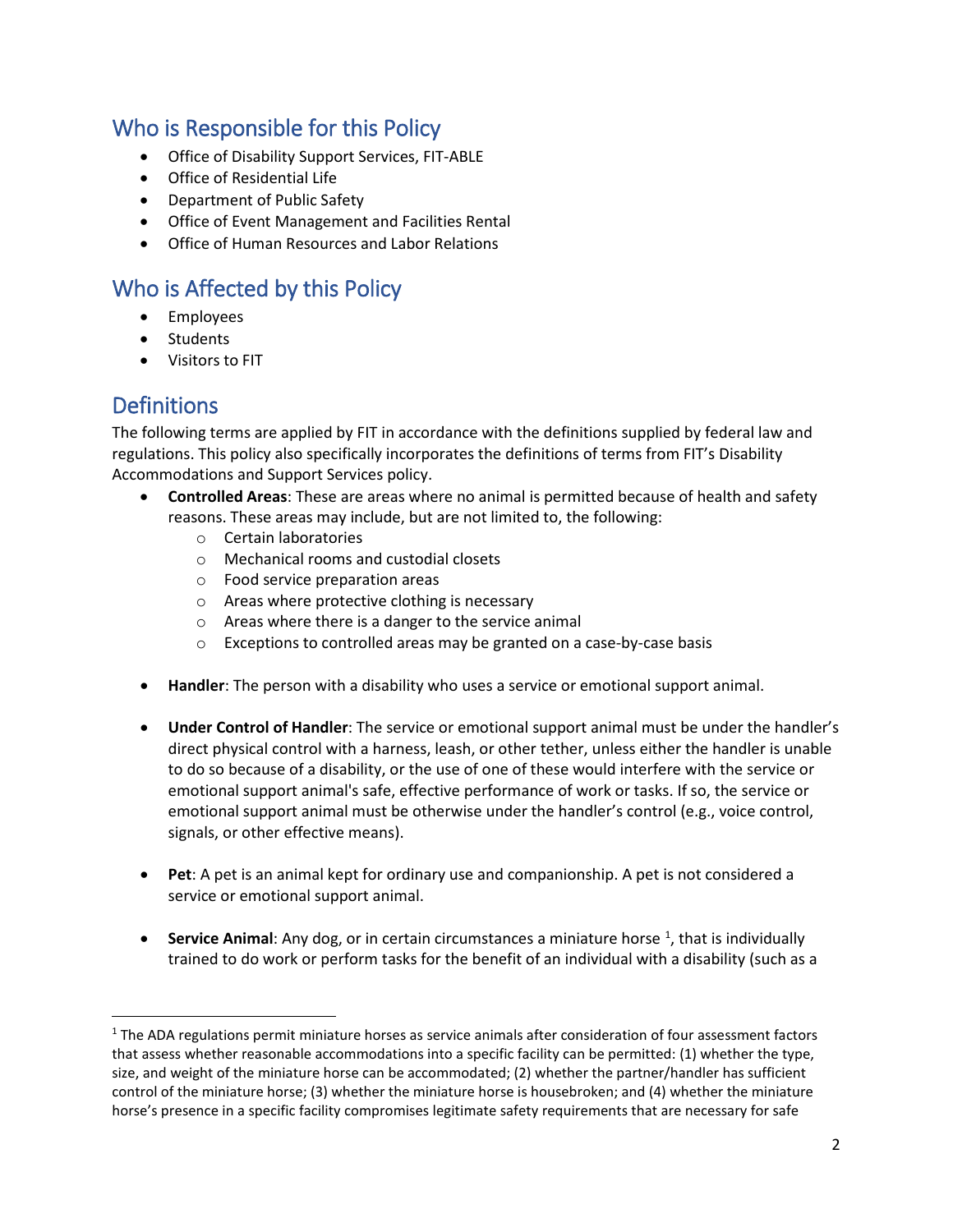physical, sensory, psychiatric, intellectual, or other mental disability). The work or tasks performed by a service animal must be directly related to the handler's disability. Examples of work or tasks include, but are not limited to, assisting individuals who are blind or have low vision with navigation and other tasks, alerting individuals who are deaf or hard of hearing to the presence of people or sounds, pulling a wheelchair, retrieving items such as the handler's medicine or the telephone, or assisting an individual during a seizure. The crime deterrent effects of an animal's presence and the provision of emotional support, well-being, comfort, or companionship do not constitute work or tasks for the purposes of this definition.

• **Emotional Support Animal**: An animal specifically designated by a qualified medical provider to be required by a person with a disability for use in an FIT residence. The animal provides emotional support that alleviates one or more identified symptoms or effects of a person's disability. There must be an identifiable and medically indicated relationship between the individual's disability and the support the animal provides. Because these animals are not individually trained to perform work or tasks, emotional support animals are not service animals. Unlike a service animal, emotional support animals do not assist with daily living tasks and they are generally restricted to residence halls.

# **Principles**

l

- **Campus Access**
	- o **General Prohibition**: All animals, including pets, are not permitted in the facilities or on the grounds of FIT, except for specifically authorized college events, in accordance with procedures set by Residential Life for staff living on campus, or as permitted by this policy. Any pets authorized under this exception must be under appropriate restraint (leash, cage, etc.) and must be in close proximity to the owner at all times. Animals, including those permitted by this policy, are not allowed to relieve themselves on the outdoor grounds of FIT and must find other public grounds for such purposes. FIT may, in its sole discretion, require the removal of animals on its grounds for any reason, including but not limited to, failure to keep the animal appropriately restrained.
	- o **Service Animals**: FIT welcomes trained service animals assisting people with disabilities on its campus in areas open to the FIT community. A service animal is generally permitted to be on campus in any place where the animal's handler is permitted to be, except for Controlled Areas where all animals are prohibited for safety and health reasons.

Members of the FIT community may not interfere with a service animal or its duties and may make only two inquiries to determine whether an animal qualifies as a service animal:

- o Is the animal required because of the individual's disability?
- o What work or task has the animal been trained to perform?

operation. Such a determination shall be made by FIT. Note, requirements that apply to service animals shall apply to miniature horses.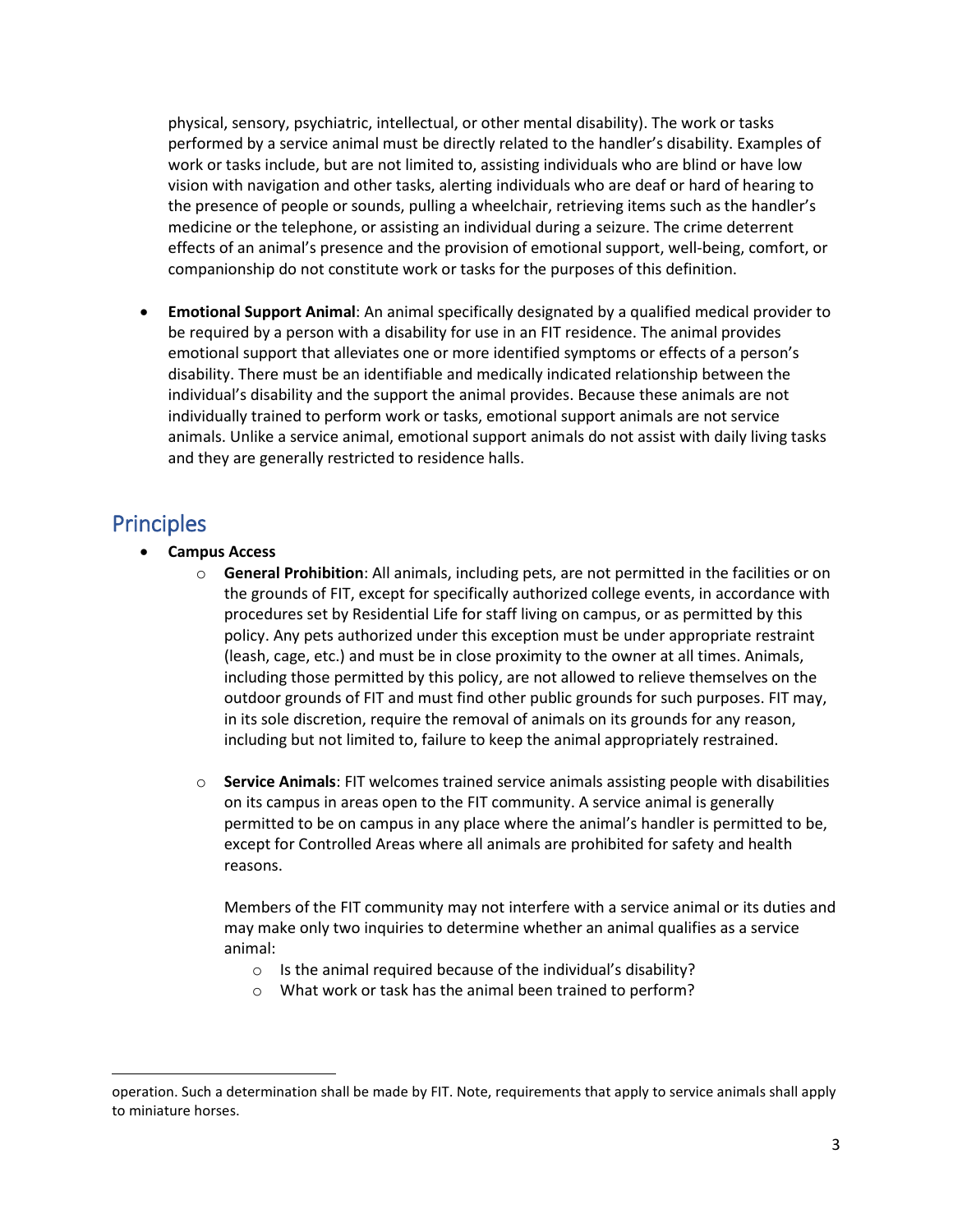Service animals are subject to the rules and regulations, consistent with law, provided in the Procedures section of this policy.

o **Emotional Support Animals**: An emotional support animal is generally allowed only within the individual handler's residence and not other buildings or areas on campus, including Controlled Areas. Emotional support animals are subject to the rules and regulations, consistent with law, provided in the Procedures section of this policy.

## Responsibilities

- **Handler Responsibilities Regarding Use Of A Service Or Emotional Support Animal**
	- o **Service Animals**: The supervision of the service animal is solely the responsibility of its handler. Failure to appropriately supervise a service animal may result in the exclusion of the animal from campus, as provided in this policy.
		- **Control of Service Animal**: The handler must be in full control of the service animal at all times. Service animals in FIT housing may not be left for extended periods of time either unattended or to be cared for by someone other than the handler. The handler is expected to ensure the health, safety and humane treatment of the service animal at all times and, when living in the FIT residence halls, FIT encourages the handler to submit annual proof of immunizations and scheduled licensing to FIT-ABLE or Human Resources. FIT personnel shall intervene if the service animal is found unattended, in need of care, or is causing a disturbance.

The service animal's behavior must not be disruptive to its surroundings or other members of the FIT community. Disruptive behavior includes, but is not limited to, harming, injuring, or jumping on people; barking, growling, taking food from dining area tables, or taking personal belongings of individuals other than the handler. The handler is liable to pay for any and all damages that the animal may cause to person(s) or property.

- **Proximity to Handler**: While on campus, in areas including classrooms, public areas of residences, food venues, or assembled gatherings, the animal must be in close physical proximity to the handler.
- **Identification**: A service animal may wear some type of commonly recognized service animal identification symbol when in public, but a symbol is not required.
- **Licensing:** Handler must follow all applicable local licensing laws, which may require the service animal to be licensed and have a tag license attached to its collar.
- **Clean Up and Grooming Requirements**: The care of the service animal is solely the responsibility of its handler. The service animal must be housebroken. For health, safety, and sanitary reasons, the handler shall be:
	- − Responsible to always carry equipment sufficient to clean up the service animal's waste, immediately, and to remove and properly dispose of the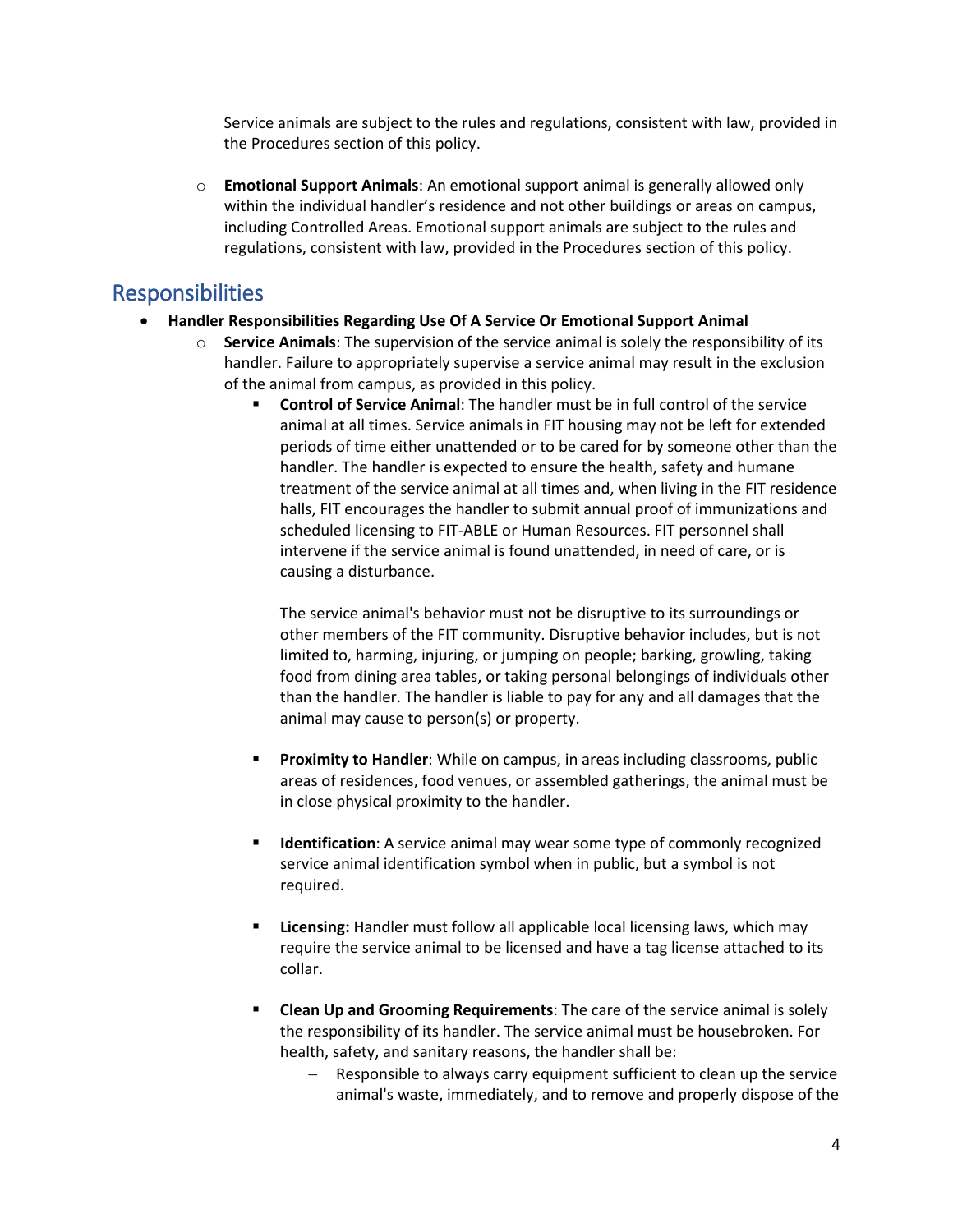service animal's waste. Handlers who are not physically able to pick up and dispose of service animal's waste are responsible for making all necessary arrangements for support. It is the sole responsibility of the individual for this task and not FIT's.

- − Responsible to keep the service animal clean, well-groomed, and free of pests. If FIT restroom facilities are used to bathe the animal, the handler will clean the area when done.
- − Live animals may not be brought onto FIT property for the purpose of feeding service animals. This requirement is for the health and safety of all residents in the residence hall where the service animal resides.
- o **Emotional Support Animals**: The emotional support animal is only permitted within the handler's residence while on FIT property. The supervision of the emotional support animal is solely the responsibility of its handler. Failure to appropriately supervise an emotional support animal may result in the exclusion of the animal from the residence halls and campus, as provided in this policy.
	- **Control of Emotional Support Animal**: The handler must be in full control of the emotional support animal. Emotional support animals in FIT housing may not be left for extended periods of time either unattended or to be cared for by someone other than the handler. The handler is expected to ensure the health, safety, and humane treatment of their emotional support animal at all times and, where applicable, must maintain up-to-date proof of immunizations and scheduled licensing with FIT-ABLE or Human Resources. FIT personnel shall intervene if the emotional support animal is found unattended, in need of care, or is causing a disturbance.

The emotional support animal's behavior must not be disruptive to its surroundings or other members of the FIT community. Disruptive behavior includes, but is not limited to, harming, injuring, or jumping on people; barking, growling, taking personal belongings of individuals other than the handler. The handler is liable to pay for any and all damages that the animal may cause to person(s) or property.

 **Proximity to Handler**: Apart from the limited periods of the handler's absence permitted in this policy, the emotional support animal must otherwise be in close physical proximity to the handler at all times. When the handler is not present, the emotional support animal must be confined to the room and may, depending on the type of animal, be required to be crated, caged, or otherwise restrained. Emotional support animals are generally only allowed in the residence halls and designated outdoor areas, and are not allowed in any of the academic buildings, classrooms or the FIT dining facilities or other public areas.

All handlers must also designate an emergency contact and caretaker for their emotional support animal in the event the handler is unable to return to their residence hall due to illness or emergency. This must be documented with FIT-ABLE at the time the animal is approved. The handler will still remain the primary person responsible for the support animal, even if under the care of the emergency contact.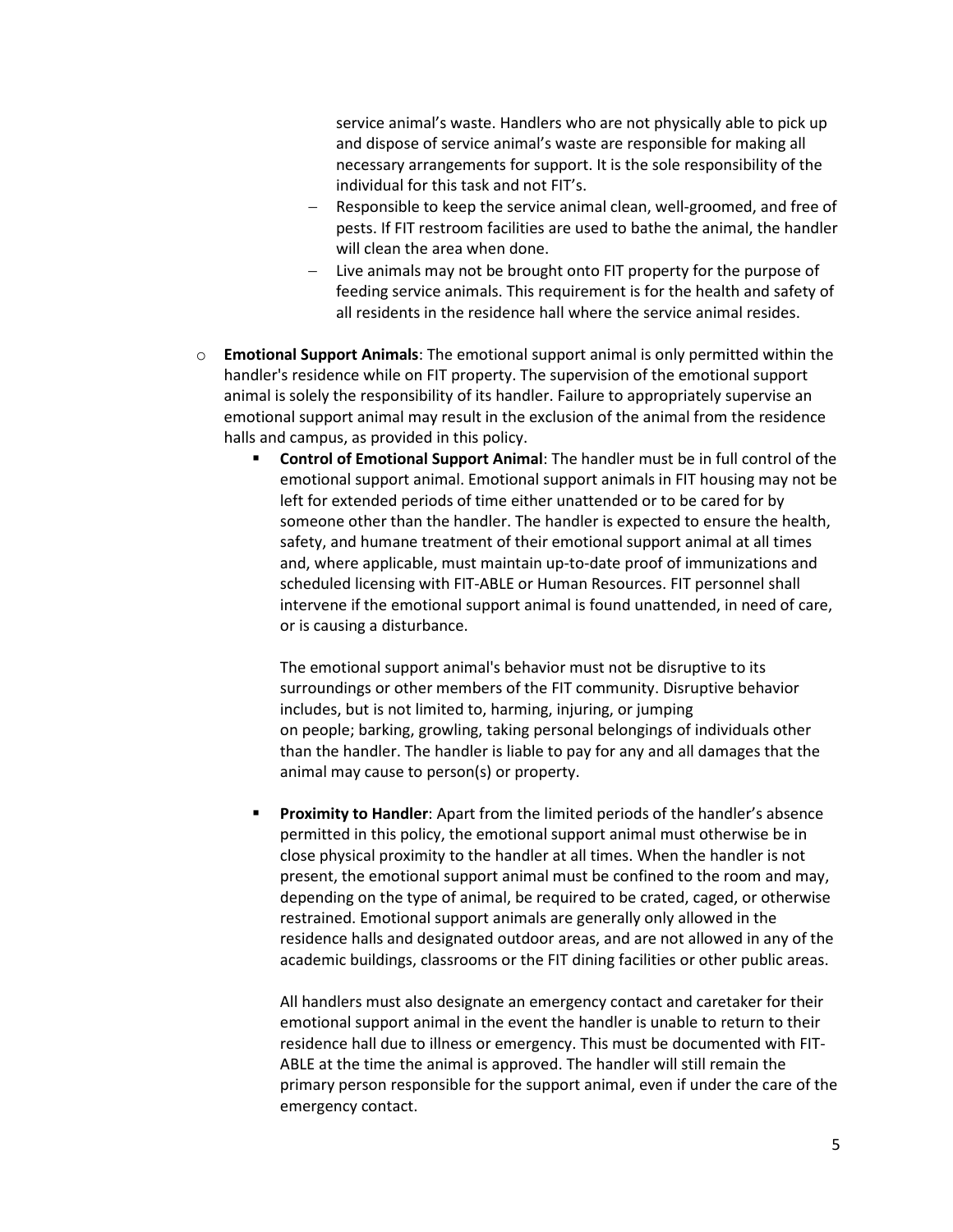- **Identification**: An emotional support animal may wear some type of commonly recognized identification, but identification is not required.
- **Licensing**: Handler must follow all applicable local licensing laws, which may require the emotional support animal to be licensed and have a tag license attached to its collar.
- **Clean Up and Grooming Requirements**: The care of the emotional support animal is solely the responsibility of its handler. The emotional support animal must be housebroken. For health, safety, and sanitary reasons, the handler shall be:
	- Responsible to always carry equipment sufficient to clean up the emotional support animal's waste, immediately, and to remove and properly dispose of the emotional support animal's waste. Handlers who are not physically able to pick up and dispose of emotional support animal's waste are responsible for making all necessary arrangements for support. It is the sole responsibility of the individual for this task and not FIT's.
	- Responsible to keep the emotional support animal clean, well groomed, and free of pests. If FIT restroom facilities are used to bathe the animal, the handler will clean the area when done.
	- − Live animals may not be brought onto FIT property for the purpose of feeding emotional support animals. This requirement is for the health and safety of all residents in the residence hall where the emotional support animal resides.

## **Procedures**

- **Using A Service Or Emotional Support Animal As An Accommodation Due To A Disability** 
	- o **Service Animals:** There is no requirement to request permission for, or to register, a service animal. FIT does, however, request and encourage those using a service animal to notify FIT prior to coming to campus with the service animal to ensure we can notify the appropriate departments of the accommodation. Students may contact FIT-ABLE; employees may contact Human Resources; and visitors may contact the FIT department relevant to their visit. Handlers may be asked whether the animal is required because of the individual's disability and what work or task the animal has been trained to perform.
	- o **Emotional Support Animals**: Qualified students and employees residing on campus who wish to request the accommodation of use of an emotional support animal should contact FIT-ABLE or Human Resources, respectively. FIT will determine on a case-by-case basis, in accordance with applicable laws and regulations, whether the animal is a reasonable and appropriate accommodation for the identified disability.

Students are encouraged to place their request to use emotional support animals in FIT residences by June 1 for fall term, December 1 for spring term, and April 1 for summer term to afford adequate time to make arrangements.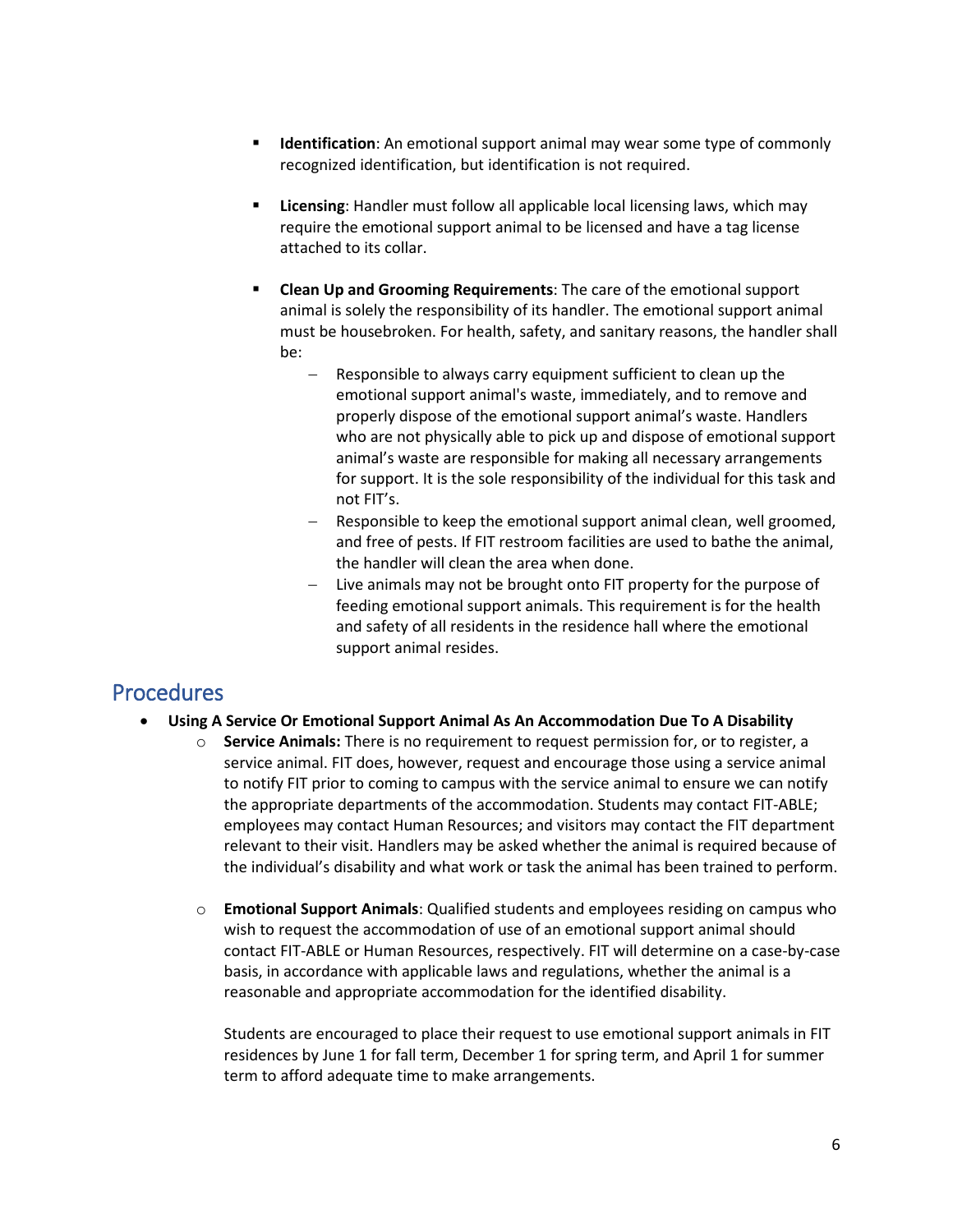The FIT-ABLE or Human Resources will require the individual requesting the accommodation to complete a release form. The form allows FIT to request documentation from a non-FIT qualified professional with experience in the specific disability. Most often, this will be a treating physician or mental health professional. The qualified professional must have a legitimate provider/patient relationship with the individual and generally may not be a relative of the individual requesting the accommodation. A copy of the release form for students may be obtained from FIT-ABLE or, for employees, Human Resources. The documentation request form will be sent to the provider.

Qualified professionals are licensed or otherwise properly credentialed and possess expertise in the disability for which modifications or accommodations are sought. The documentation must clearly indicate length of time the individual has been undergoing treatment with the treating physician orqualified mental health provider. The documentation must provide sufficient detail to permit FIT to determine that the request is a reasonable and appropriate accommodation for the identified disability, including that:

- o the individual has a disability;
- $\circ$  the animal is necessary for the individual to have an equal opportunity to use and enjoy their FIT residence; and
- $\circ$  there is an identifiable relationship between the disability and the support that the animal provides.

In addition to medical documentation, the student or employee must also submit to FIT certain health and licensure information before the emotional support animal may be approved. The emotional support animal must have an annual exam from a licensed veterinarian. The exam must show that the animal does not have health issues that would prevent the emotional support animal from providing the necessary support to the individual. The emotional support animal must also have current vaccinations, including but not limited to, the general maintenance vaccine series and any vaccinations deemed necessary by a licensed veterinarian. The emotional support animal must have been sterilized (spayed, neutered, etc.) where appropriate and feasible; exceptions to this policy are granted in FIT-ABLE's sole discretion and students are advised that any emotional support animal approved by FIT-ABLE is solely for that specific animal (and not any potential offspring). Emotional support animals must comply with, and present proof of, applicable local licensure requirements, including wearing any required tags, if applicable.

Should the submitted documentation be deemed insufficient, FIT will notify the individual to explain why the documentation is insufficient and will allow an opportunity to provide the appropriate information. Reasons for insufficient documentation may include, but are not limited to, a non-specified reason for a disability under the ADA with no supporting explanation for reasonable accommodations; the health care professional does not have the expertise to give an opinion about the individual's medical condition and the limitations imposed by it; the information does not specify the functional limitations due to the disability; or other factors that indicate that the information provided is not credible or may be fraudulent. If inadequate documentation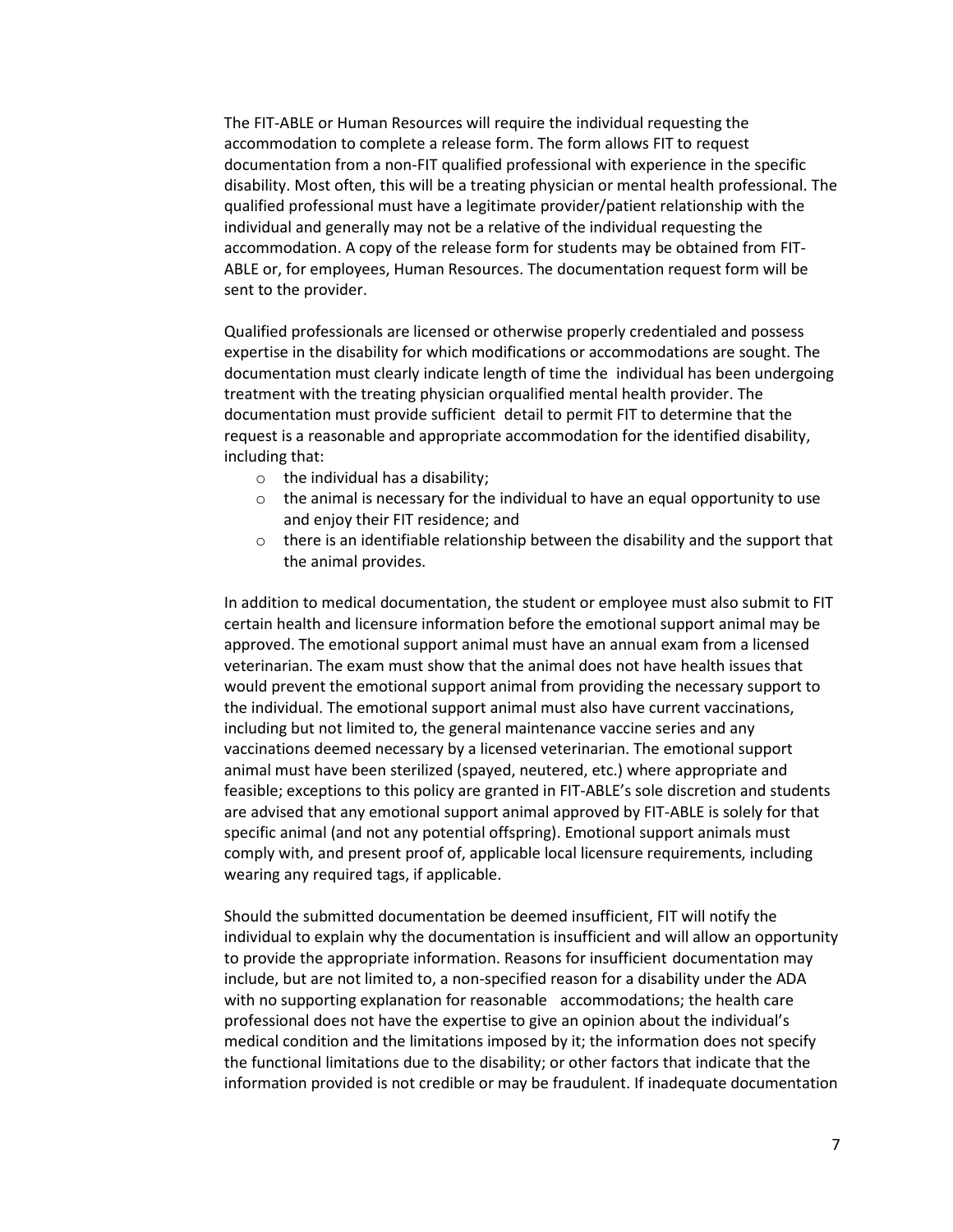is submitted, reasonable accommodations may not be arranged by FIT until the necessary documentation is received. It is the student's or employee's responsibility to obtain any required documentation.

Upon receipt of all required documentation, FIT will assess whether the request is a reasonable accommodation. The following factors will be considered to determine if reasonable accommodations can be made for the emotional support animal (this list is not exhaustive):

- o Will use of the animal accommodate an individual with a documented disability?
- o Does the animal pose a direct threat to the health and/or safety of others?
- o Would the animal pose an undue financial and/or administrative burden on FIT?
- o Would the animal fundamentally alter the nature of any of FIT's programs or operations?

If an accommodation can be made, all approved paperwork and supporting documentation must be on file with FIT-ABLE (for students) or Human Resources (for employees). These offices will help coordinate with Residential Life or other affected departments. Emotional support animals are not permitted on campus until the process is complete and approval is granted.

• **Property Damage Or Lack Of Cleanliness Caused By The Service Or Emotional Support Animal**  The handler shall be solely responsible for any damage, harm, or extra cleaning (beyond routine and reasonable wear and tear) required on any FIT property or to any personal property of an FIT community member that is caused by the service or emotional support animal. Costs and methods to remedy the issue will be assessed by FIT in its sole discretion.

The handler's FIT residence may be inspected during regularly scheduled housing inspections or for good cause at any time to ensure compliance with this policy, including but not limited to, ensuring the residence is free from fleas, ticks, or other pests; to ensure the room is being properly cleaned and that sanitary and safe conditions are maintained; and to inspect for physical damage.

#### • **Injury Caused By Service Or Emotional Support Animal**

Injury to any person in the FIT community or on the FIT campus caused by a service or emotional support animal is a serious incident that must be reported to FIT Public Safety. Depending on the nature of the incident, FIT may contact local police or animal control authorities. Public Safety will investigate the incident and an incident report will be filed. After review, a decision about the service or emotional support animal's campus presence will be made by the appropriate office.

#### • **Managing Disabling Condition And Concerns Of All Members Of The FIT Community**

 $\circ$  A service animal is allowed to accompany the handler at all times on campus. In the event that the presence of a service animal presents an immediate safety concern for the animal or for others, contact Public Safety or appropriate offices. Due to the nature of service animals' tasks, members of the FIT community and the general public must not touch, pet, or feed the service animal, unless given permission by the service animal's handler. Additionally, members of the FIT community and the general public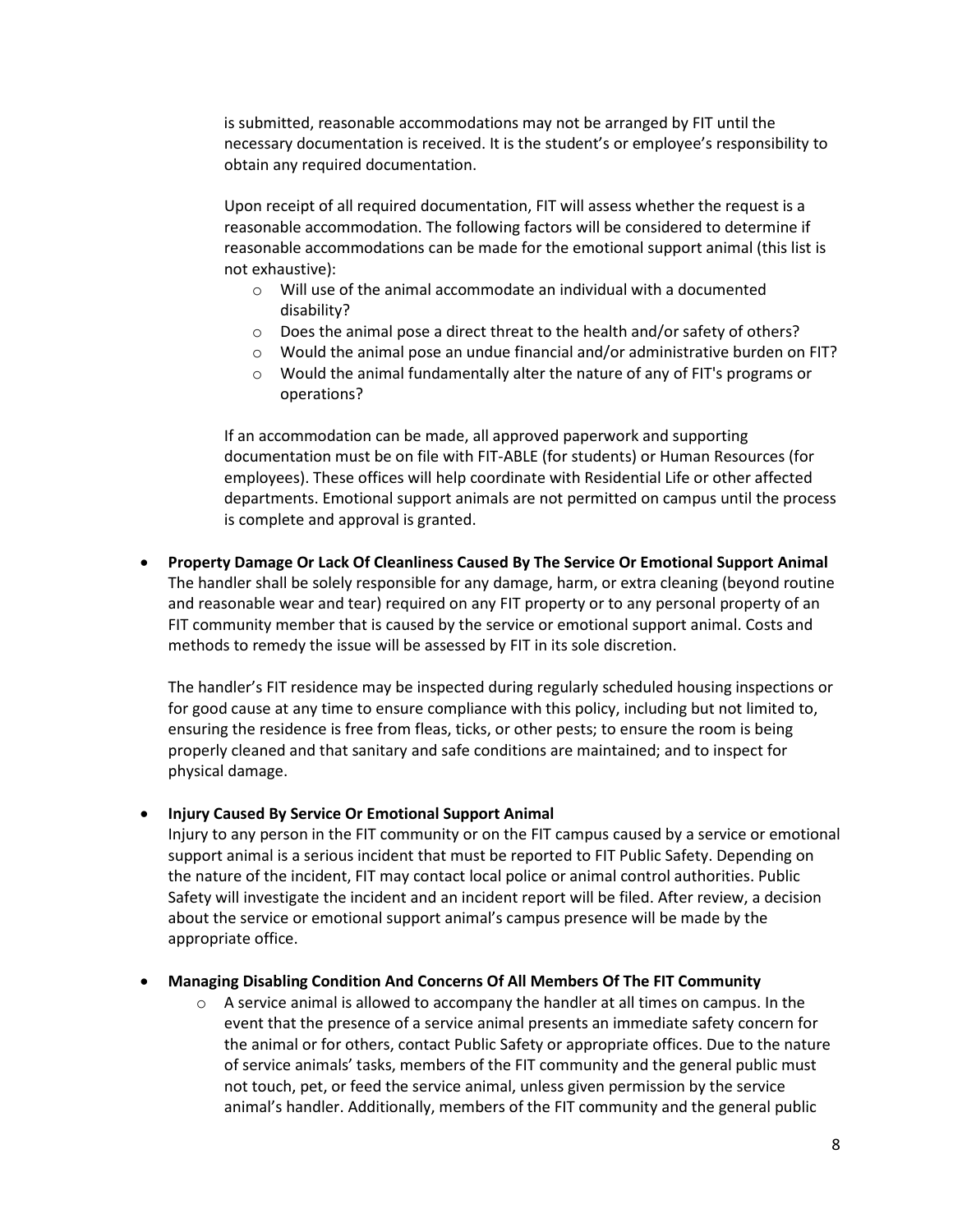must not deliberately distract or startle the service animal or separate or attempt to separate a service animal from the handler. Members of the FIT community must also refrain from asking about the nature of service the animal supports and may only ask if the service animal is required for a disability and what work or task the animal has been trained to perform.

- $\circ$  Within all FIT facilities, members of the FIT community and guests with medical condition(s) that are affected by animals (e.g., respiratory diseases, asthma, severe allergies) are asked to contact FIT-ABLE or Human Resources to address a health or safety concern about exposure to an animal in an FIT facility. FIT will consider the needs of all parties and make all efforts to reasonably accommodate all disabilities and to resolve the issue as efficiently and fairly as possible.
- $\circ$  Specifically, within all of FIT Residential Life, the health and wellbeing of all roommates, suitemates, and building occupants will be considered.
	- Roommates/suitemates/occupants will be made aware of the planned presence of an animal in a residence by Residential Life staff. They will be asked to sign an acknowledgment stating that they understand they will be living in the presence of an animal and are aware of how to interact with the animal and address concerns if needed.
	- Students are encouraged to contact FIT-ABLE as early as possible to afford adequate time to make other housing arrangements if needed. Changes in housing placements for students who make requests after June 1 for fall term, December 1 for spring term, and April 1 for summer term are subject to availability.

# Violations

- **Reasons for Consideration of Exclusion of a Service or Emotional Support Animal** FIT may pursue the process for determining if a service or emotional support animal should be excluded from campus if the handler fails to comply with any of the responsibilities under this policy and any other college policies, including but not limited to the following:
	- $\circ$  The service or emotional support animal is not under the direct physical control of the handler.
	- $\circ$  The service or emotional support animal's behavior is disruptive to its surroundings or other members of the FIT community.
	- $\circ$  The service or emotional support animal poses a direct threat to the health and/or safety of others.
	- $\circ$  The service or emotional support animal's presence fundamentally alters the nature of a program or activity.
	- $\circ$  The service or emotional support animal poses an undue financial and administrative hardship to the college.'
- **Process for Consideration of Exclusion of a Service or Emotional Support Animal** Upon observation of a policy violation or following receipt of complaint, FIT will investigate the incident(s) involving the service or emotional support animal.

Any member of the FIT community may submit a complaint about a service or emotional support animal, identifying one or more concerns in the areas listed above. Persons with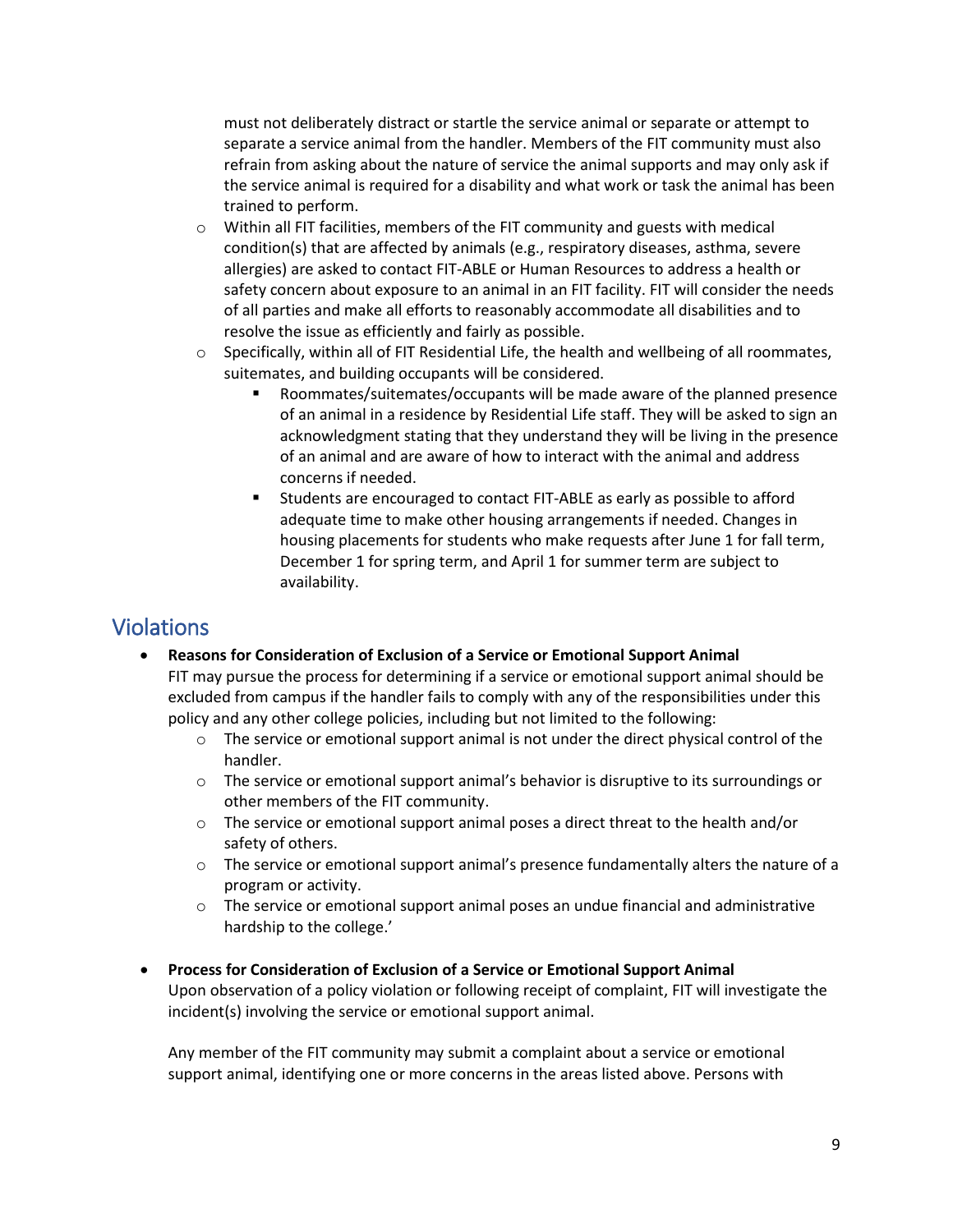concerns are to contact a member of Public Safety or, if the complaint concerns an animal in an FIT residence, Residential Life.

Alleged violations by students will be handled consistent with the provisions of the Residence Hall policies and procedures and the Code of Student Conduct. Alleged violations by employees will be referred to Human Resources for further investigation and potential disciplinary sanctions, consistent with the Collective Bargaining Agreement for bargaining employees. In addition to existing warnings and sanctions, a finding of a violation of this policy may also lead to the exclusion of the service or emotional support animal from the FIT campus and its activities.

#### • **Disputes And Complaints**

In the event that FIT-ABLE or Human Resources denies or proposes a modification of a request for an accommodation involving an animal under this policy, FIT will provide the party with written notice of its decision and the reasons for its decision. Students or employees who disagree with the decision may request reconsideration of the decision; students may contact the FIT-ABLE professional and may further request that the Director of FIT-ABLE review the request for reconsideration, and employees may contact the Human Resources professional and may further request that the Vice President of Human Resources review the request for reconsideration.

If a student, employee, or guest believes that any person, office, or program at FIT has refused to provide an accommodation in accordance with law or the decision of FIT-ABLE or Human Resources, the party should first request assistance of FITABLE, Human Resources, or the relevant department (for guests) in resolving the complaint. If the complaint cannot be resolved in this manner, or if the complaint involves actions taken or not taken by FIT-ABLE or Human Resources, or if the person has another type of complaint of improper treatment on the basis of disability, the person may file an internal complaint with the Affirmative Action Officer. For procedures for filing such a complaint, see FIT's Nondiscrimination and Anti-Harassment policy.

# Related Policies

- [Code of Student Conduct](http://www.fitnyc.edu/policies/enrollment-management/code-of-conduct.php)
- [Disability Accommodations and Support Services](http://www.fitnyc.edu/policies/enrollment-management/disability-accommodations.php)
- [Family Educational Rights and Privacy Act \(FERPA\)](http://www.fitnyc.edu/policies/enrollment-management/ferpa.php)
- [Non-Discrimination and Anti-Harassment Policy](http://www.fitnyc.edu/policies/college/nondiscrimination.php)
- **[Reasonable Workplace Accommodations](https://www.fitnyc.edu/policies/hr/reasonable_workplace_accommodations.php)**

## Related Documents

- [Accommodations](http://www.fitnyc.edu/fitable/accommodations/index.php)
- [Residential Life Policies and Contracts](https://www.fitnyc.edu/residential-life/policies/index.php)
- [Americans with Disabilities Act, 1990](https://www.eeoc.gov/eeoc/history/35th/1990s/ada.html)
- [Disability Documentation Requirements](http://www.fitnyc.edu/fitable/documentation/index.php)
- [Section 504 of the Rehabilitation Act, 1973](https://www.dol.gov/oasam/regs/statutes/sec504.htm)
- [The Fair Housing Act](https://www.justice.gov/crt/fair-housing-act-2)